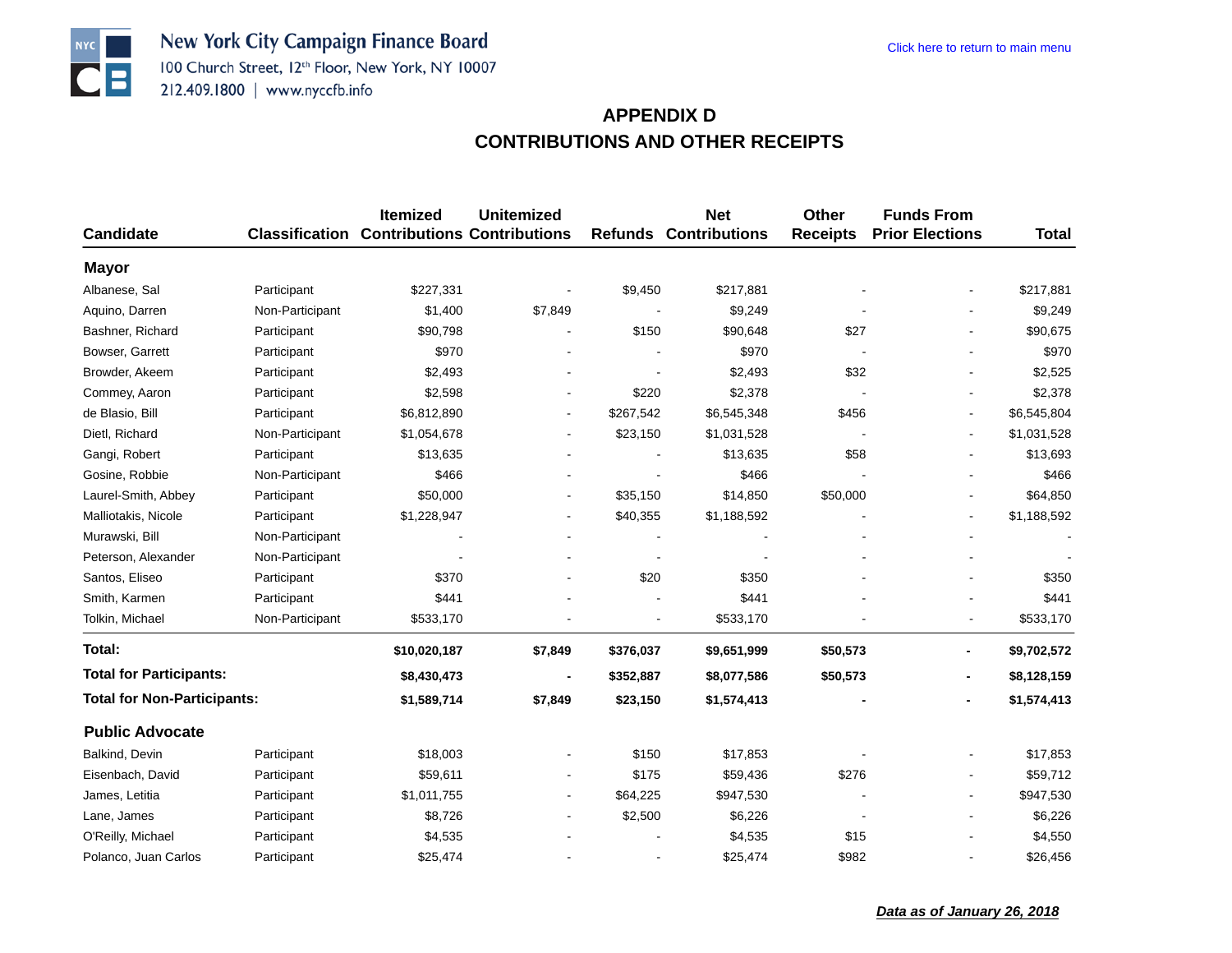

| Candidate                          |                 | <b>Itemized</b><br><b>Classification Contributions Contributions</b> | <b>Unitemized</b> |           | <b>Net</b><br><b>Refunds Contributions</b> | <b>Other</b><br><b>Receipts</b> | <b>Funds From</b><br><b>Prior Elections</b> | <b>Total</b> |
|------------------------------------|-----------------|----------------------------------------------------------------------|-------------------|-----------|--------------------------------------------|---------------------------------|---------------------------------------------|--------------|
|                                    |                 |                                                                      |                   |           |                                            |                                 |                                             |              |
| <b>Public Advocate</b>             |                 |                                                                      |                   |           |                                            |                                 |                                             |              |
| Pompey, Cardon                     | Participant     | \$40                                                                 |                   |           | \$40                                       |                                 |                                             | \$40         |
| Total:                             |                 | \$1,128,144                                                          |                   | \$67,050  | \$1,061,094                                | \$1,273                         |                                             | \$1,062,367  |
| <b>Total for Participants:</b>     |                 | \$1,128,144                                                          |                   | \$67,050  | \$1,061,094                                | \$1,273                         |                                             | \$1,062,367  |
| <b>Total for Non-Participants:</b> |                 |                                                                      |                   |           |                                            |                                 |                                             |              |
| <b>Comptroller</b>                 |                 |                                                                      |                   |           |                                            |                                 |                                             |              |
| Faulkner, Michel                   | Participant     | \$146,179                                                            |                   | \$3,784   | \$142,395                                  | \$35                            |                                             | \$142,430    |
| Merced, Alex                       | Non-Participant |                                                                      |                   |           |                                            |                                 |                                             |              |
| Stringer, Scott                    | Participant     | \$2,400,381                                                          |                   | \$91,549  | \$2,308,832                                | \$2,181                         |                                             | \$2,311,013  |
| Willebrand, Julia                  | Non-Participant |                                                                      |                   |           |                                            |                                 |                                             |              |
| Total:                             |                 | \$2,546,560                                                          |                   | \$95,333  | \$2,451,227                                | \$2,216                         |                                             | \$2,453,443  |
| <b>Total for Participants:</b>     |                 | \$2,546,560                                                          |                   | \$95,333  | \$2,451,227                                | \$2,216                         |                                             | \$2,453,443  |
| <b>Total for Non-Participants:</b> |                 |                                                                      |                   |           |                                            |                                 |                                             |              |
| <b>Boro President</b>              |                 |                                                                      |                   |           |                                            |                                 |                                             |              |
| Adams, Eric                        | Non-Participant | \$696,242                                                            |                   | \$36,360  | \$659,882                                  |                                 |                                             | \$659,882    |
| Bardel, Henry                      | Non-Participant |                                                                      |                   |           |                                            |                                 |                                             |              |
| Brewer, Gale                       | Participant     | \$116,812                                                            |                   | \$3,235   | \$113,577                                  |                                 |                                             | \$113,577    |
| Brown, Everly                      | Participant     |                                                                      |                   |           |                                            |                                 |                                             |              |
| Bruno, Vito                        | Participant     | \$30,189                                                             |                   | \$400     | \$29,789                                   |                                 |                                             | \$29,789     |
| DeMartis, Steven                   | Non-Participant |                                                                      |                   |           |                                            |                                 |                                             |              |
| Diaz Jr., Ruben                    | Participant     | \$1,289,359                                                          |                   | \$112,562 | \$1,176,797                                | \$4,985                         |                                             | \$1,181,782  |
| Katz, Melinda                      | Participant     | \$1,027,553                                                          |                   | \$47,474  | \$980,079                                  | \$232                           |                                             | \$980,311    |
| Kissel, Benjamin                   | Participant     | \$10,657                                                             |                   | \$25      | \$10,632                                   |                                 |                                             | \$10,632     |
| Kregler, William                   | Participant     | \$10,960                                                             |                   |           | \$10,960                                   |                                 |                                             | \$10,960     |
| Oddo, James                        | Participant     | \$129,519                                                            |                   | \$475     | \$129,044                                  | \$9,847                         |                                             | \$138,891    |
| Price, Camella                     | Participant     | \$8,182                                                              |                   | \$2,100   | \$6,082                                    |                                 |                                             | \$6,082      |
| Rivera, Daniel Vila                | Non-Participant |                                                                      |                   |           |                                            |                                 |                                             |              |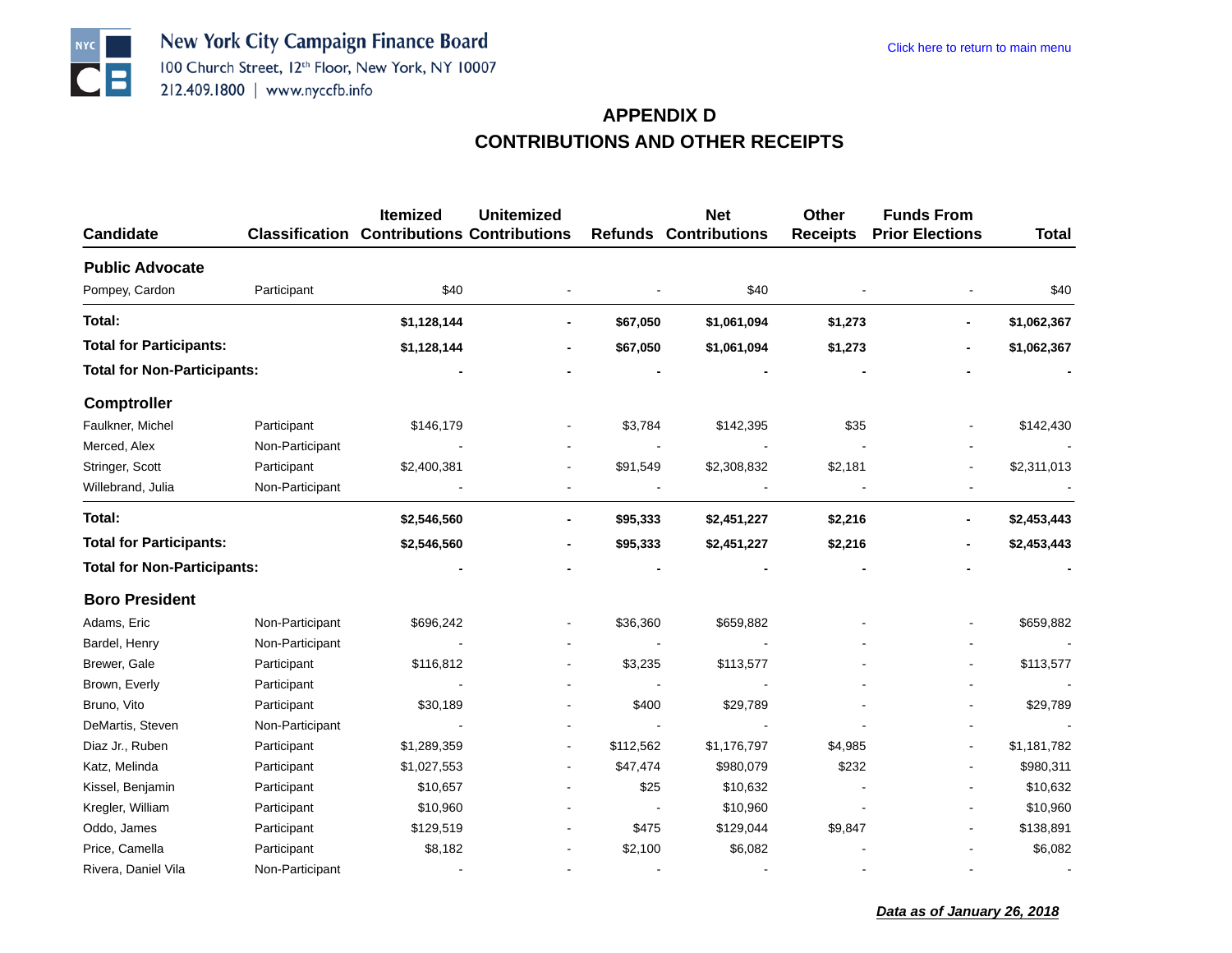**NYC** 

 $| \bullet | =$ 

|                                    |                 | <b>Itemized</b>                                   | <b>Unitemized</b>            |           | <b>Net</b>                   | <b>Other</b>    | <b>Funds From</b>      |              |
|------------------------------------|-----------------|---------------------------------------------------|------------------------------|-----------|------------------------------|-----------------|------------------------|--------------|
| <b>Candidate</b>                   |                 | <b>Classification Contributions Contributions</b> |                              |           | <b>Refunds Contributions</b> | <b>Receipts</b> | <b>Prior Elections</b> | <b>Total</b> |
| <b>Boro President</b>              |                 |                                                   |                              |           |                              |                 |                        |              |
| Scala, Frank                       | Non-Participant |                                                   |                              |           |                              |                 |                        |              |
| Selkridge, Avery                   | Non-Participant |                                                   |                              |           |                              |                 |                        |              |
| Shcherbenko, Thomas                | Participant     | \$17,887                                          |                              |           | \$17,887                     |                 |                        | \$17,887     |
| Vitiello, Antonio                  | Non-Participant |                                                   |                              |           |                              |                 |                        |              |
| Waddell, Brian                     | Participant     | \$921                                             | $\blacksquare$               |           | \$921                        |                 |                        | \$921        |
| Total:                             |                 | \$3,338,281                                       | $\overline{\phantom{a}}$     | \$202,631 | \$3,135,650                  | \$15,064        | $\blacksquare$         | \$3,150,714  |
| <b>Total for Participants:</b>     |                 | \$2,642,039                                       | $\overline{a}$               | \$166,271 | \$2,475,768                  | \$15,064        |                        | \$2,490,832  |
| <b>Total for Non-Participants:</b> |                 | \$696,242                                         |                              | \$36,360  | \$659,882                    |                 |                        | \$659,882    |
| <b>City Council</b>                |                 |                                                   |                              |           |                              |                 |                        |              |
| Abreu, Randy                       | Participant     | \$69,333                                          |                              | \$105     | \$69,228                     |                 |                        | \$69,228     |
| Adams, Adrienne                    | Participant     | \$143,993                                         | $\blacksquare$               | \$5,000   | \$138,993                    |                 |                        | \$138,993    |
| Ampry-Samuel, Alicka               | Participant     | \$116,598                                         | $\overline{\phantom{a}}$     | \$275     | \$116,323                    | \$434           |                        | \$116,757    |
| Antoine, Royston                   | Participant     | \$3,860                                           | $\blacksquare$               |           | \$3,860                      |                 |                        | \$3,860      |
| Aronson, Vanessa                   | Participant     | \$48,595                                          |                              |           | \$48,595                     |                 |                        | \$48,595     |
| Ayala, Diana                       | Participant     | \$109,718                                         | $\overline{\phantom{a}}$     | \$1,675   | \$108,043                    |                 |                        | \$108,043    |
| Barron, Inez                       | Participant     | \$38,270                                          | $\blacksquare$               | \$100     | \$38,170                     | \$268           |                        | \$38,438     |
| Beckford, Anthony                  | Non-Participant | \$1,720                                           |                              |           | \$1,720                      |                 |                        | \$1,720      |
| Beltzer, Michael                   | Participant     | \$22,779                                          |                              |           | \$22,779                     |                 |                        | \$22,779     |
| Berkley, Jennifer                  | Participant     | \$7,137                                           |                              | \$850     | \$6,287                      | \$2,400         |                        | \$8,687      |
| Bobilin, Patrick                   | Participant     | \$7,452                                           |                              | \$25      | \$7,427                      |                 |                        | \$7,427      |
| Borelli, Joseph                    | Participant     | \$54,905                                          | $\overline{a}$               | \$3,025   | \$51,880                     |                 |                        | \$51,880     |
| Brannan, Justin                    | Participant     | \$176,084                                         | $\overline{a}$               | \$4,175   | \$171,909                    | \$259           |                        | \$172,168    |
| Brisport, Jabari                   | Participant     | \$55,148                                          | $\blacksquare$               | \$3,485   | \$51,663                     | \$5,934         |                        | \$57,597     |
| Bruno, John                        | Non-Participant |                                                   | $\blacksquare$               |           |                              |                 |                        |              |
| Butler, Henry                      | Participant     | \$83,421                                          | $\qquad \qquad \blacksquare$ | \$1,100   | \$82,321                     |                 |                        | \$82,321     |
| Butler, Shenaque Sean              | Non-Participant |                                                   |                              |           |                              |                 |                        |              |
| Cabrera, Fernando                  | Participant     | \$127,162                                         |                              | \$9,336   | \$117,826                    |                 |                        | \$117,826    |
| Cambranes, Victoria                | Non-Participant | \$8,833                                           |                              |           | \$8,833                      |                 |                        | \$8,833      |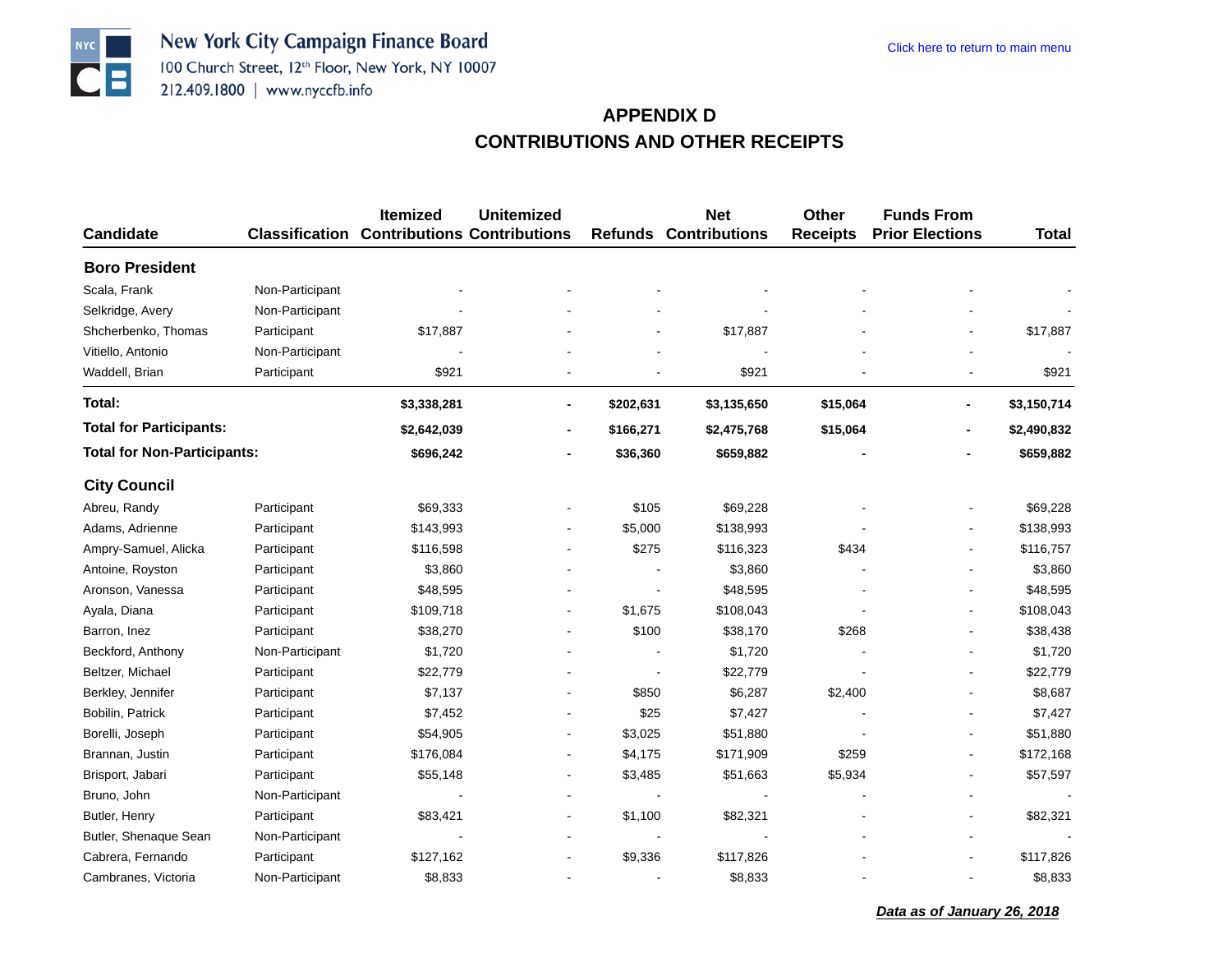New York City Campaign Finance Board 100 Church Street, 12th Floor, New York, NY 10007 212.409.1800 | www.nyccfb.info

# **APPENDIX DCONTRIBUTIONS AND OTHER RECEIPTS**

|                             |                 | <b>Itemized</b>                                   | <b>Unitemized</b>        |                | <b>Net</b>                   | <b>Other</b>    | <b>Funds From</b>      |              |
|-----------------------------|-----------------|---------------------------------------------------|--------------------------|----------------|------------------------------|-----------------|------------------------|--------------|
| <b>Candidate</b>            |                 | <b>Classification Contributions Contributions</b> |                          |                | <b>Refunds Contributions</b> | <b>Receipts</b> | <b>Prior Elections</b> | <b>Total</b> |
| <b>City Council</b>         |                 |                                                   |                          |                |                              |                 |                        |              |
| Cancel, Jayson              | Participant     | \$200                                             |                          |                | \$200                        |                 |                        | \$200        |
| Capano, Robert              | Participant     | \$48,931                                          |                          | \$1,775        | \$47,156                     |                 |                        | \$47,156     |
| Carew, Christopher          | Non-Participant | \$8,531                                           |                          |                | \$8,531                      |                 |                        | \$8,531      |
| Carreras, Daby              | Non-Participant | \$100                                             |                          |                | \$100                        |                 |                        | \$100        |
| Carroll, Kevin Peter        | Participant     | \$67,935                                          |                          | \$325          | \$67,610                     |                 |                        | \$67,610     |
| Castellanos, Francesca      | Non-Participant |                                                   |                          |                |                              |                 |                        |              |
| Castro, Maria               | Participant     | \$27,542                                          |                          |                | \$27,542                     |                 |                        | \$27,542     |
| Cavaco, Manuel              | Non-Participant |                                                   |                          | $\overline{a}$ |                              |                 |                        |              |
| Cerini, John                | Participant     | \$56,365                                          |                          | \$125          | \$56,240                     |                 |                        | \$56,240     |
| Cespedes, Louis             | Non-Participant | \$9,620                                           |                          | \$32           | \$9,588                      | \$5             |                        | \$9,593      |
| Chin, Margaret              | Participant     | \$179,644                                         |                          | \$5,900        | \$173,744                    |                 |                        | \$173,744    |
| Chirico, Vincenzo           | Participant     | \$47,793                                          |                          | \$951          | \$46,842                     |                 |                        | \$46,842     |
| Cho, Ronnie                 | Non-Participant | \$157,129                                         |                          | \$120          | \$157,009                    | \$4,663         |                        | \$161,672    |
| Cleare, Cordell             | Participant     | \$15,965                                          |                          | \$245          | \$15,720                     |                 |                        | \$15,720     |
| Cohen, Andrew               | Non-Participant | \$40,175                                          | $\overline{\phantom{a}}$ |                | \$40,175                     |                 |                        | \$40,175     |
| Concannon, Joseph           | Participant     | \$39,970                                          |                          | \$1,863        | \$38,107                     |                 |                        | \$38,107     |
| Conigliaro, Michael         | Non-Participant |                                                   |                          |                |                              |                 |                        |              |
| Constantinides, Costa       | Participant     | \$230,227                                         |                          | \$12,950       | \$217,277                    |                 |                        | \$217,277    |
| Cornegy, Jr., Robert        | Participant     | \$242,805                                         |                          | \$18,850       | \$223,955                    |                 |                        | \$223,955    |
| Cox, Leopold                | Participant     | \$14,859                                          |                          | \$170          | \$14,689                     |                 |                        | \$14,689     |
| Crowley, Elizabeth          | Non-Participant | \$555,817                                         |                          | \$32,575       | \$523,242                    |                 |                        | \$523,242    |
| Cumbo, Laurie               | Participant     | \$134,700                                         | $\blacksquare$           | \$10,075       | \$124,625                    |                 |                        | \$124,625    |
| Cunningham, Brian-Christoph | Participant     | \$59,580                                          |                          | \$25           | \$59,555                     |                 |                        | \$59,555     |
| David, Richard              | Participant     | \$51,422                                          | $\overline{\phantom{a}}$ | \$1,350        | \$50,072                     |                 |                        | \$50,072     |
| Delgado, Roxanne            | Non-Participant |                                                   |                          |                |                              |                 |                        |              |
| Delices, Patrick            | Participant     | \$6,081                                           |                          | \$175          | \$5,906                      |                 |                        | \$5,906      |
| Denaro, Raimondo            | Participant     | \$11,172                                          |                          | \$250          | \$10,922                     | \$40,722        |                        | \$51,644     |
| Denis, Oswald               | Non-Participant |                                                   |                          |                |                              |                 |                        |              |
| Deutsch, Chaim              | Participant     | \$162,613                                         |                          | \$9,135        | \$153,478                    |                 |                        | \$153,478    |
| Diaz, Sr., Ruben            | Non-Participant | \$157,892                                         |                          | \$6,000        | \$151,892                    | \$2             |                        | \$151,894    |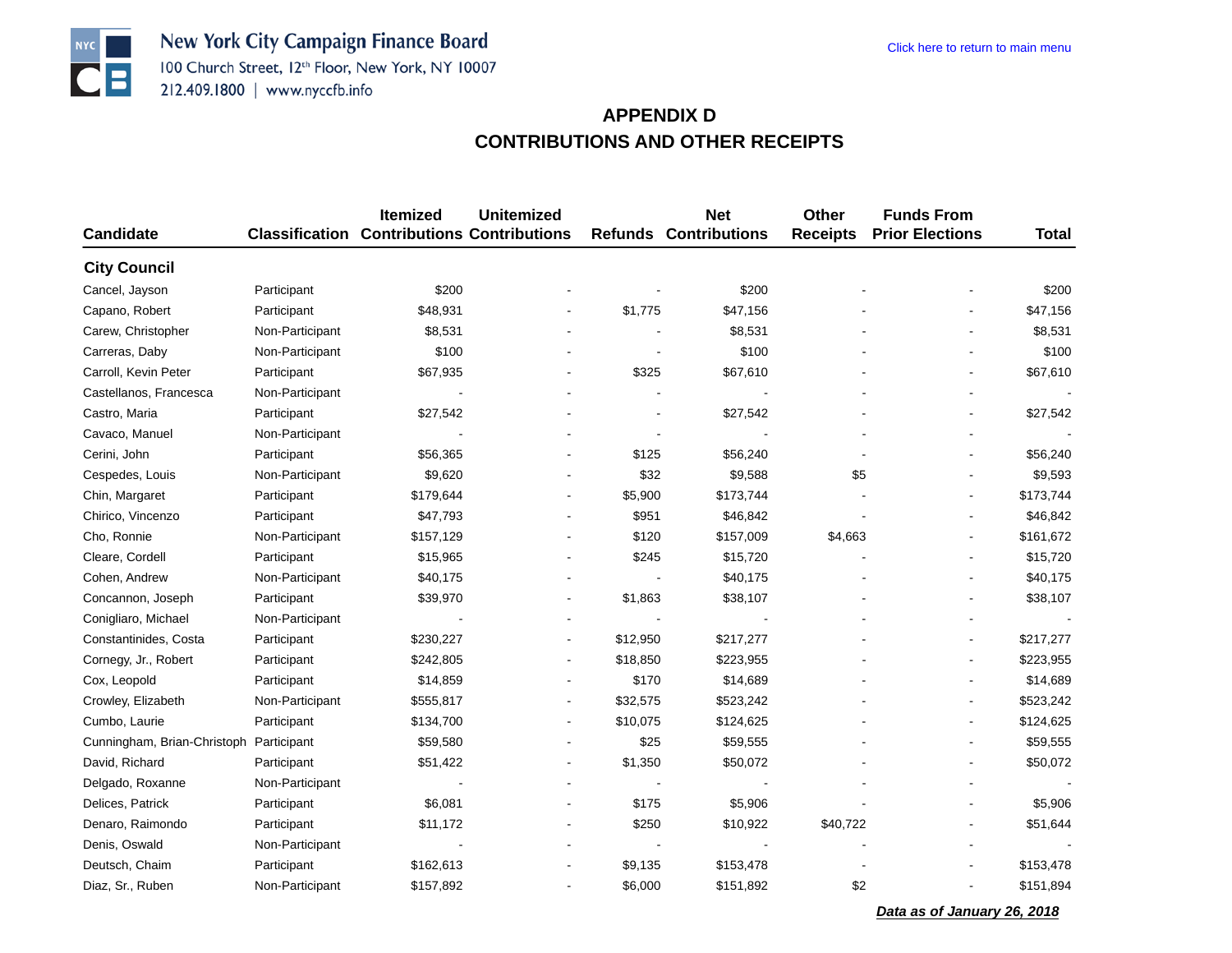New York City Campaign Finance Board 100 Church Street, 12th Floor, New York, NY 10007 212.409.1800 | www.nyccfb.info

# **APPENDIX DCONTRIBUTIONS AND OTHER RECEIPTS**

|                      |                 | Itemized                                          | <b>Unitemized</b>        |                          | <b>Net</b>                   | Other           | <b>Funds From</b>      |              |
|----------------------|-----------------|---------------------------------------------------|--------------------------|--------------------------|------------------------------|-----------------|------------------------|--------------|
| <b>Candidate</b>     |                 | <b>Classification Contributions Contributions</b> |                          |                          | <b>Refunds Contributions</b> | <b>Receipts</b> | <b>Prior Elections</b> | <b>Total</b> |
| <b>City Council</b>  |                 |                                                   |                          |                          |                              |                 |                        |              |
| Doyle, John          | Participant     | \$92,433                                          |                          | \$1,800                  | \$90,633                     |                 |                        | \$90,633     |
| Dromm, Daniel        | Non-Participant | \$101,294                                         |                          | \$8,375                  | \$92,919                     | \$300           |                        | \$93,219     |
| Drusin, Hyman        | Non-Participant | \$985                                             |                          |                          | \$985                        |                 |                        | \$985        |
| Eggleston, Benjamin  | Non-Participant |                                                   |                          |                          |                              |                 |                        |              |
| El, Niyyirrah        | Non-Participant |                                                   |                          |                          |                              |                 |                        |              |
| El-Yateem, Khader    | Participant     | \$117,333                                         |                          | \$3,960                  | \$113,373                    |                 |                        | \$113,373    |
| Erwin, Adrienne      | Non-Participant |                                                   |                          |                          |                              |                 |                        |              |
| Espinal, Jr., Rafael | Non-Participant | \$112,699                                         |                          | \$4,309                  | \$108,390                    |                 |                        | \$108,390    |
| Eugene, Mathieu      | Participant     | \$106,516                                         |                          | \$2,075                  | \$104,441                    |                 |                        | \$104,441    |
| Farias, Amanda       | Participant     | \$48,335                                          |                          | \$140                    | \$48,195                     |                 |                        | \$48,195     |
| Ferretti, Jeffrey    | Non-Participant |                                                   |                          |                          |                              |                 |                        |              |
| Filler, Marat        | Participant     | \$14,010                                          |                          | \$120                    | \$13,890                     | \$4,650         |                        | \$18,540     |
| Florentino, Richard  | Participant     | \$5,351                                           |                          |                          | \$5,351                      |                 |                        | \$5,351      |
| Foldenauer, Aaron    | Participant     | \$42,922                                          |                          | $\overline{\phantom{a}}$ | \$42,922                     |                 |                        | \$42,922     |
| Fox, Ede             | Participant     | \$84,149                                          |                          | \$800                    | \$83,349                     |                 |                        | \$83,349     |
| Francois, Frank      | Participant     |                                                   |                          |                          |                              |                 |                        |              |
| Garcia, Elvin        | Participant     | \$67,586                                          |                          | \$825                    | \$66,761                     |                 |                        | \$66,761     |
| Garrity, Donald      | Participant     | \$1,560                                           |                          |                          | \$1,560                      |                 |                        | \$1,560      |
| Gibson, Vanessa      | Participant     | \$71,686                                          |                          | \$1,350                  | \$70,336                     |                 |                        | \$70,336     |
| Gjonaj, Mark         | Non-Participant | \$947,482                                         | $\overline{\phantom{a}}$ | \$26,230                 | \$921,252                    |                 |                        | \$921,252    |
| Gomez, Alex          | Participant     | \$6,840                                           |                          |                          | \$6,840                      |                 |                        | \$6,840      |
| Gonzalez, Sara       | Participant     | \$72,135                                          |                          | \$1,115                  | \$71,020                     | \$617           |                        | \$71,637     |
| Gooding, Pierre      | Participant     | \$16,064                                          |                          | $\blacksquare$           | \$16,064                     |                 |                        | \$16,064     |
| Goodman, Cary        | Participant     | \$12,473                                          |                          | \$75                     | \$12,398                     |                 |                        | \$12,398     |
| Goodman, Ronny       | Non-Participant |                                                   |                          |                          |                              |                 |                        |              |
| Goodwin, Gwen        | Non-Participant | \$3,980                                           |                          | $\blacksquare$           | \$3,980                      |                 |                        | \$3,980      |
| Gordon, Karree-Lyn   | Participant     | \$6,886                                           |                          |                          | \$6,886                      |                 |                        | \$6,886      |
| Gray, Tyson-Lord     | Participant     | \$29,098                                          |                          | \$475                    | \$28,623                     |                 |                        | \$28,623     |
| Graziano, Paul       | Participant     | \$35,619                                          |                          |                          | \$35,619                     |                 |                        | \$35,619     |
| Green, Rupert        | Participant     | \$10,860                                          |                          | $\overline{\phantom{a}}$ | \$10,860                     | \$493           |                        | \$11,353     |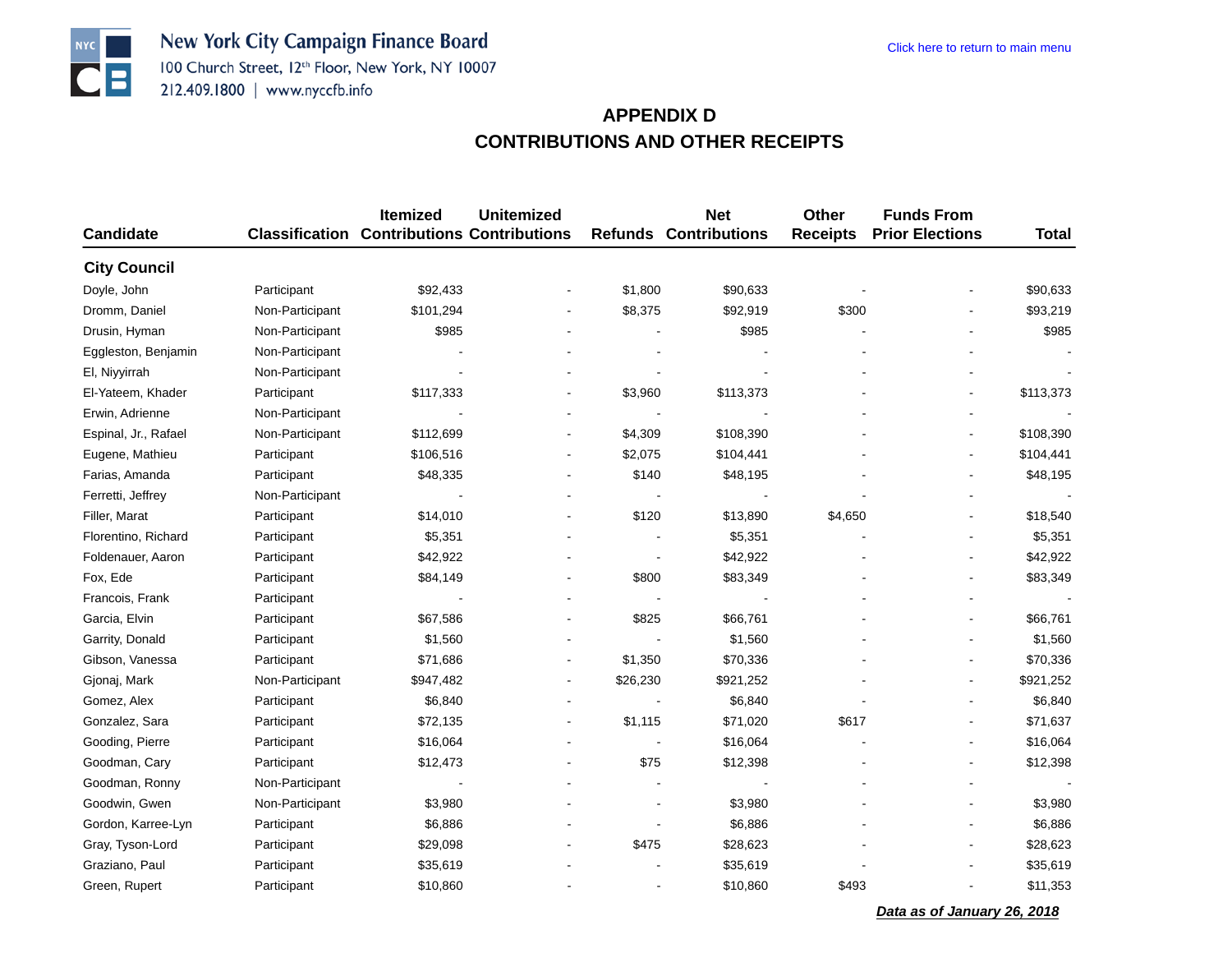New York City Campaign Finance Board 100 Church Street, 12th Floor, New York, NY 10007 212.409.1800 | www.nyccfb.info

**NYC** 

 $| \bullet | =$ 

### **APPENDIX DCONTRIBUTIONS AND OTHER RECEIPTS**

|                          |                 | Itemized                                          | <b>Unitemized</b> |                | <b>Net</b>                   | <b>Other</b>    | <b>Funds From</b>      |              |
|--------------------------|-----------------|---------------------------------------------------|-------------------|----------------|------------------------------|-----------------|------------------------|--------------|
| <b>Candidate</b>         |                 | <b>Classification Contributions Contributions</b> |                   |                | <b>Refunds Contributions</b> | <b>Receipts</b> | <b>Prior Elections</b> | <b>Total</b> |
| <b>City Council</b>      |                 |                                                   |                   |                |                              |                 |                        |              |
| Grodenchik, Barry        | Non-Participant | \$126,700                                         |                   | \$1,250        | \$125,450                    |                 |                        | \$125,450    |
| Halasa, Marni            | Non-Participant | \$725                                             |                   |                | \$725                        |                 |                        | \$725        |
| Hamilton, Derek          | Participant     | \$953                                             |                   |                | \$953                        |                 |                        | \$953        |
| Hamilton-Johnson, Pamela | Participant     | \$6,544                                           |                   | ÷.             | \$6,544                      |                 |                        | \$6,544      |
| Harary, Rebecca          | Participant     | \$78,976                                          |                   | \$1,470        | \$77,506                     |                 |                        | \$77,506     |
| Hartman, Alec            | Participant     | \$35,692                                          |                   |                | \$35,692                     |                 |                        | \$35,692     |
| Hikind, Yoni             | Non-Participant | \$522,286                                         | $\blacksquare$    | \$17,591       | \$504,695                    | \$40            |                        | \$504,735    |
| Hines, Helen             | Participant     | \$10,704                                          |                   | \$450          | \$10,254                     |                 |                        | \$10,254     |
| Holden, Robert           | Participant     | \$60,552                                          |                   | \$675          | \$59,877                     |                 |                        | \$59,877     |
| Holland, Marvin          | Participant     | \$40,817                                          |                   |                | \$40,817                     |                 |                        | \$40,817     |
| Honig, Rachel            | Participant     | \$81,477                                          |                   | \$175          | \$81,302                     |                 |                        | \$81,302     |
| Hormeku, Mawuli          | Participant     | \$21,641                                          |                   | \$75           | \$21,566                     | \$15,275        |                        | \$36,841     |
| Hulbert, Carmen          | Participant     | \$12,441                                          |                   | \$72           | \$12,369                     |                 |                        | \$12,369     |
| Hussein, Erin            | Participant     | \$6,738                                           |                   | \$40           | \$6,698                      |                 |                        | \$6,698      |
| Hutchins, Scott          | Non-Participant |                                                   |                   | $\overline{a}$ |                              |                 |                        |              |
| Imperiale, Dashia        | Participant     | \$19,658                                          |                   |                | \$19,658                     |                 |                        | \$19,658     |
| Itteera, Benny           | Non-Participant | \$16,410                                          |                   | \$521          | \$15,889                     |                 |                        | \$15,889     |
| Jackson, Berneda         | Non-Participant |                                                   |                   |                |                              |                 |                        |              |
| Jeffcoat, Marvin         | Participant     | \$9,950                                           |                   |                | \$9,950                      | \$39,220        |                        | \$49,170     |
| Johnson, Corey           | Non-Participant | \$514,243                                         |                   | \$8,375        | \$505,868                    | \$1,548         |                        | \$507,416    |
| Johnson, Ernest          | Non-Participant |                                                   |                   |                |                              |                 |                        |              |
| Jordan, Victor           | Participant     | \$8,472                                           | \$3,785           |                | \$12,257                     |                 |                        | \$12,257     |
| Joyner, John             | Participant     | \$150                                             |                   |                | \$150                        |                 |                        | \$150        |
| Jung, Bryan              | Non-Participant | \$100                                             |                   |                | \$100                        |                 |                        | \$100        |
| Kallos, Benjamin         | Participant     | \$205,646                                         | ÷                 | \$2,775        | \$202,871                    | \$8             |                        | \$202,879    |
| Kasper, Joseph           | Non-Participant |                                                   |                   |                |                              |                 |                        |              |
| Kelly, Brian             | Non-Participant |                                                   |                   |                |                              |                 |                        |              |
| King, Andrew             | Non-Participant | \$149,041                                         |                   | \$3,855        | \$145,186                    |                 |                        | \$145,186    |
| King, Moreen             | Participant     | \$30,977                                          |                   | \$930          | \$30,047                     |                 |                        | \$30,047     |
| Koo, Peter               | Non-Participant | \$350,152                                         |                   | \$12,850       | \$337,302                    |                 |                        | \$337,302    |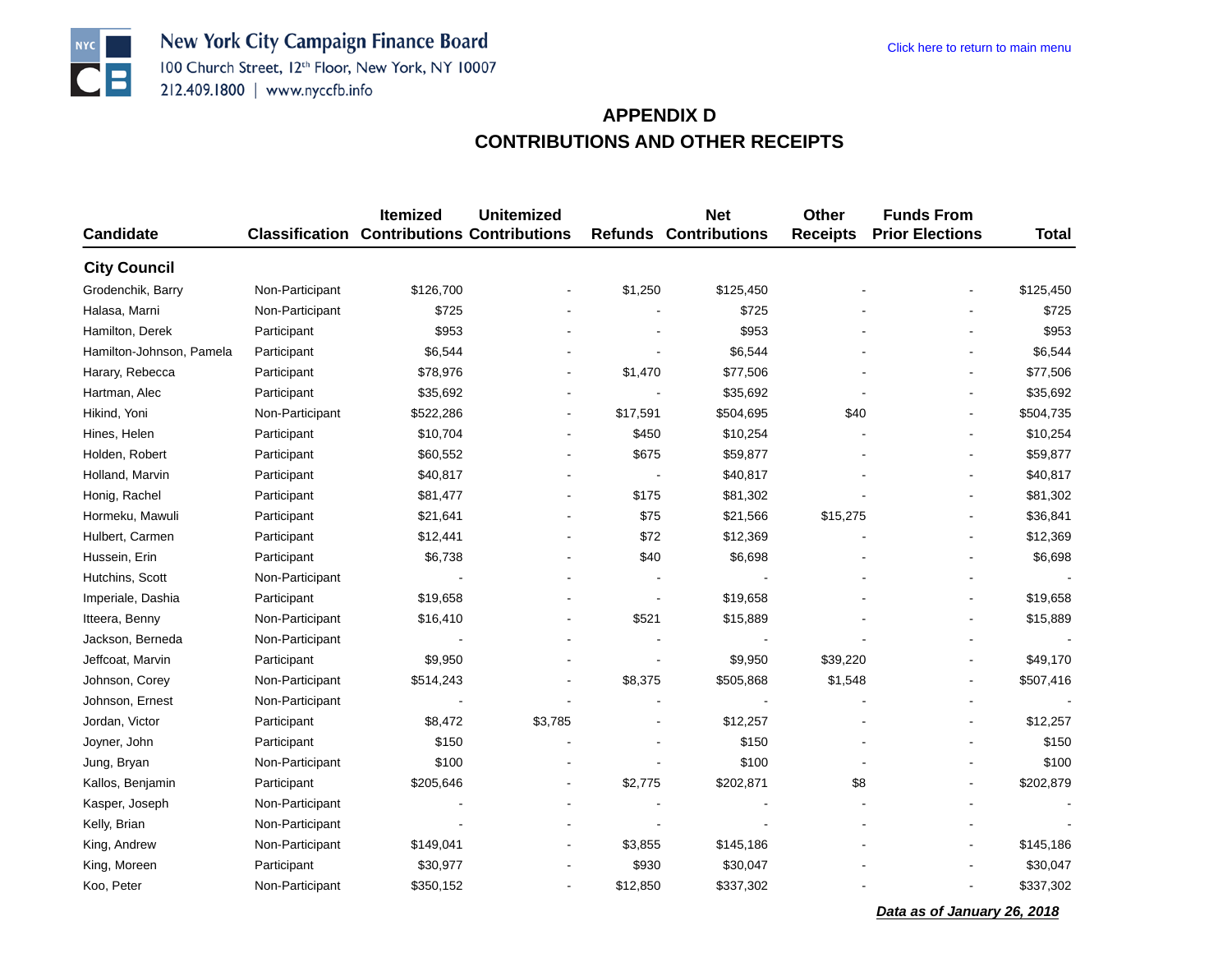# **APPENDIX DCONTRIBUTIONS AND OTHER RECEIPTS**

|                      |                 | <b>Itemized</b>                                   | <b>Unitemized</b>        |                          | <b>Net</b>                   | Other           | <b>Funds From</b>      |                          |
|----------------------|-----------------|---------------------------------------------------|--------------------------|--------------------------|------------------------------|-----------------|------------------------|--------------------------|
| <b>Candidate</b>     |                 | <b>Classification Contributions Contributions</b> |                          |                          | <b>Refunds Contributions</b> | <b>Receipts</b> | <b>Prior Elections</b> | <b>Total</b>             |
| <b>City Council</b>  |                 |                                                   |                          |                          |                              |                 |                        |                          |
| Koslowitz, Karen     | Participant     | \$121,450                                         |                          | \$5,425                  | \$116,025                    |                 |                        | \$116,025                |
| Lancman, Rory        | Non-Participant | \$527,108                                         | $\blacksquare$           | \$93,925                 | \$433,183                    |                 |                        | \$433,183                |
| Lander, Brad         | Non-Participant | \$420,749                                         |                          | \$13,904                 | \$406,845                    |                 |                        | \$406,845                |
| Levin, Stephen       | Participant     | \$25,436                                          |                          |                          | \$25,436                     |                 |                        | \$25,436                 |
| Levine, Mark         | Non-Participant | \$484,663                                         | $\overline{a}$           | \$28,553                 | \$456,110                    |                 |                        | \$456,110                |
| Levy, Michael        | Non-Participant |                                                   |                          |                          |                              |                 |                        |                          |
| Lim, John            | Non-Participant |                                                   |                          |                          |                              |                 |                        |                          |
| Lopez-Pierre, Thomas | Participant     | \$17,682                                          | \$50                     | \$142                    | \$17,590                     |                 |                        | \$17,590                 |
| Lundgren, Carl       | Non-Participant |                                                   |                          |                          |                              |                 |                        |                          |
| Mack, Dianne         | Participant     | \$1,058                                           |                          |                          | \$1,058                      | \$40            |                        | \$1,098                  |
| Mailman, Jeffrey     | Participant     | \$52,744                                          | $\overline{\phantom{a}}$ | \$400                    | \$52,344                     |                 |                        | \$52,344                 |
| Maisel, Alan         | Participant     | \$80,075                                          | $\overline{\phantom{a}}$ | \$1,750                  | \$78,325                     | \$125           |                        | \$78,450                 |
| Mapp, Tamika         | Participant     | \$6,341                                           | $\blacksquare$           |                          | \$6,341                      |                 |                        | \$6,341                  |
| Marte, Christopher   | Participant     | \$141,793                                         |                          | \$9,985                  | \$131,808                    |                 |                        | \$131,808                |
| Marthone, Joseph     | Non-Participant |                                                   |                          |                          |                              |                 |                        |                          |
| Martinez, Israel     | Participant     | \$1,140                                           | \$310                    | $\overline{a}$           | \$1,450                      |                 | \$60                   | \$1,510                  |
| Matteo, Steven       | Participant     | \$85,927                                          |                          | \$2,128                  | \$83,799                     |                 |                        | \$83,799                 |
| McCabe, Liam         | Participant     | \$63,702                                          |                          | \$785                    | \$62,917                     | \$756           |                        | \$63,673                 |
| McMillan, Jimmy      | Participant     | \$2,855                                           |                          |                          | \$2,855                      |                 |                        | \$2,855                  |
| Medina, Angel        | Non-Participant |                                                   |                          |                          |                              |                 |                        |                          |
| Menchaca, Carlos     | Participant     | \$117,077                                         |                          | $\overline{\phantom{a}}$ | \$117,077                    |                 |                        | \$117,077                |
| Miao, Chris          | Participant     | \$29,586                                          |                          | \$100                    | \$29,486                     |                 |                        | \$29,486                 |
| Miller, David        | Non-Participant |                                                   |                          |                          |                              |                 |                        | $\overline{\phantom{a}}$ |
| Miller, I. Daneek    | Participant     | \$115,915                                         | $\overline{\phantom{a}}$ | \$6,437                  | \$109,478                    | \$484           |                        | \$109,962                |
| Monserrate, Hiram    | Participant     | \$79,100                                          | ÷,                       | \$3,489                  | \$75,611                     |                 |                        | \$75,611                 |
| Moore, William       | Participant     | \$120                                             |                          |                          | \$120                        |                 |                        | \$120                    |
| Moseley, Montell     | Non-Participant | \$2,084                                           |                          |                          | \$2,084                      |                 |                        | \$2,084                  |
| Mossop, Ivan         | Participant     | \$719                                             |                          | \$10                     | \$709                        | \$60            |                        | \$769                    |
| Moya, Francisco      | Participant     | \$148,959                                         |                          | \$6,100                  | \$142,859                    |                 |                        | \$142,859                |
| Olivera, Deidre      | Participant     | \$53,753                                          | \$20                     | \$10,310                 | \$43,463                     | \$58            |                        | \$43,521                 |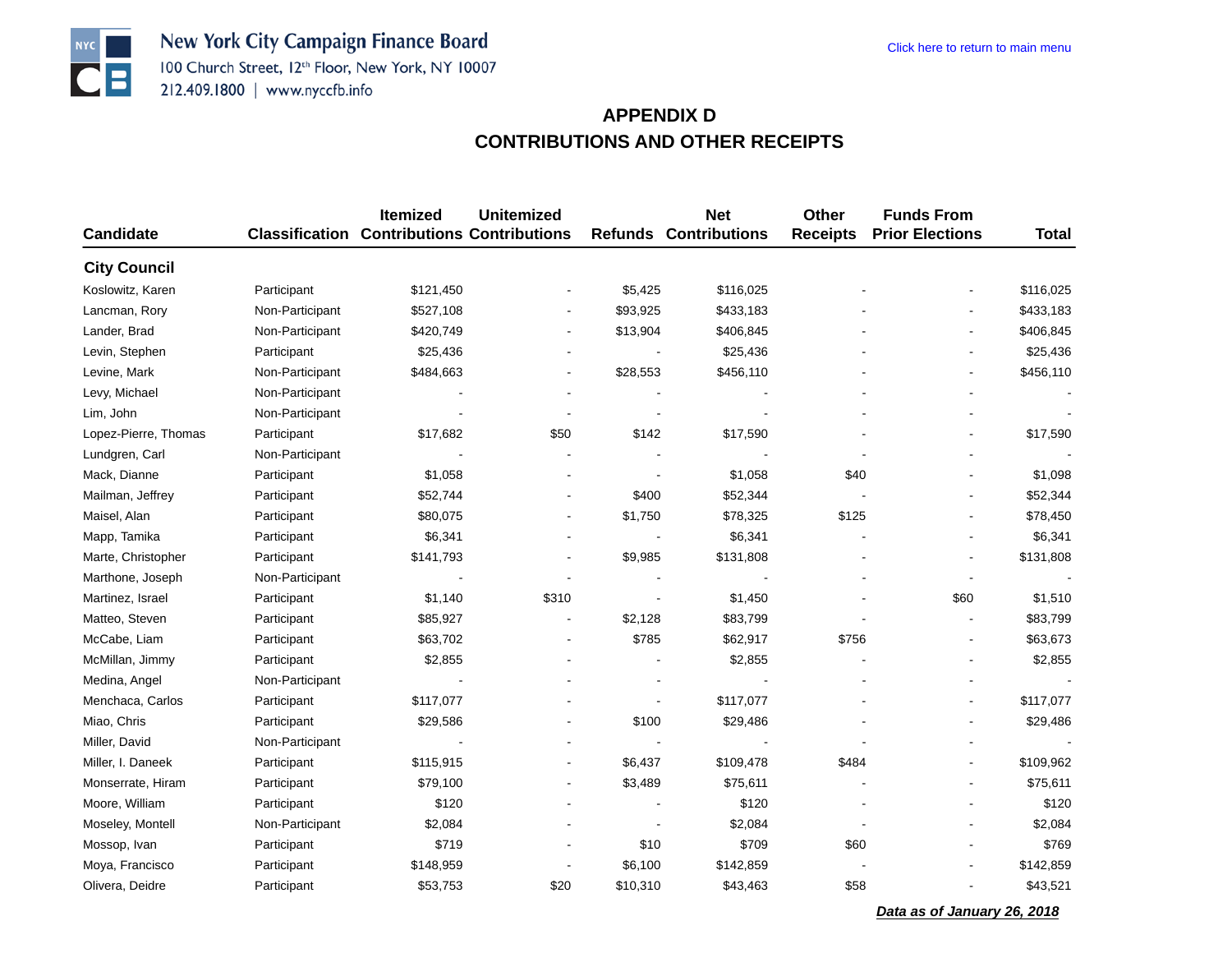New York City Campaign Finance Board 100 Church Street, 12th Floor, New York, NY 10007 212.409.1800 | www.nyccfb.info

## **APPENDIX DCONTRIBUTIONS AND OTHER RECEIPTS**

|                         |                 | Itemized                                          | <b>Unitemized</b>        |                          | <b>Net</b>                   | Other           | <b>Funds From</b>      |              |
|-------------------------|-----------------|---------------------------------------------------|--------------------------|--------------------------|------------------------------|-----------------|------------------------|--------------|
| <b>Candidate</b>        |                 | <b>Classification Contributions Contributions</b> |                          |                          | <b>Refunds Contributions</b> | <b>Receipts</b> | <b>Prior Elections</b> | <b>Total</b> |
| <b>City Council</b>     |                 |                                                   |                          |                          |                              |                 |                        |              |
| Ortiz, Felix            | Participant     | \$90,946                                          |                          | \$4,375                  | \$86,571                     |                 |                        | \$86,571     |
| Ortiz, Linda            | Non-Participant |                                                   |                          |                          |                              |                 |                        |              |
| Ortiz, Victor           | Participant     | \$1,568                                           |                          |                          | \$1,568                      |                 |                        | \$1,568      |
| Parker, Christine       | Participant     | \$9,359                                           |                          | \$5                      | \$9,354                      |                 |                        | \$9,354      |
| Payne-Hanks, Kamillah   | Participant     | \$78,919                                          |                          | \$3,070                  | \$75,849                     |                 |                        | \$75,849     |
| Penrose, Michael        | Participant     | \$18,030                                          |                          |                          | \$18,030                     |                 |                        | \$18,030     |
| Perdomo, Felix          | Participant     | \$19,882                                          |                          |                          | \$19,882                     |                 |                        | \$19,882     |
| Perez, Josue            | Participant     | \$11,455                                          |                          | L,                       | \$11,455                     |                 |                        | \$11,455     |
| Perkins, Bill           | Participant     | \$45,266                                          |                          |                          | \$45,266                     | \$115           |                        | \$45,381     |
| Poulidis, Konstantinos  | Non-Participant |                                                   |                          |                          |                              |                 |                        |              |
| Powell, Hettie          | Participant     | \$63,287                                          |                          | \$5,275                  | \$58,012                     |                 |                        | \$58,012     |
| Powers, Judah David     | Non-Participant |                                                   |                          |                          |                              |                 |                        |              |
| Powers, Keith           | Participant     | \$173,903                                         | $\blacksquare$           | \$1,000                  | \$172,903                    |                 |                        | \$172,903    |
| Provost, Cory           | Participant     | \$24,649                                          |                          | \$200                    | \$24,449                     |                 |                        | \$24,449     |
| Quaglione, John         | Participant     | \$133,786                                         |                          | \$301                    | \$133,485                    |                 |                        | \$133,485    |
| Rabin, Eliot            | Non-Participant |                                                   | $\blacksquare$           | $\overline{\phantom{a}}$ |                              |                 |                        |              |
| Rahman, Mohammad        | Participant     | \$22,367                                          |                          | \$25                     | \$22,342                     |                 |                        | \$22,342     |
| Ramirez, Eduardo        | Non-Participant |                                                   |                          |                          |                              |                 |                        |              |
| Raudenbush, William     | Participant     | \$1,505                                           |                          |                          | \$1,505                      |                 |                        | \$1,505      |
| Raymond, Pia            | Participant     | \$47,223                                          |                          | \$95                     | \$47,128                     |                 |                        | \$47,128     |
| Reed, Alan              | Non-Participant |                                                   |                          |                          |                              |                 |                        |              |
| Regina-Potter, Lucretia | Non-Participant | \$766                                             |                          |                          | \$766                        |                 |                        | \$766        |
| Reynoso, Antonio        | Participant     | \$130,095                                         | $\blacksquare$           | \$4,200                  | \$125,895                    |                 |                        | \$125,895    |
| Richards, Donovan       | Participant     | \$172,758                                         | Ĭ.                       | \$1,160                  | \$171,598                    |                 |                        | \$171,598    |
| Rivera, Carlina         | Participant     | \$200,287                                         | $\overline{\phantom{a}}$ | \$2,400                  | \$197,887                    | \$36            |                        | \$197,923    |
| Rivers, Anthony         | Participant     | \$7,934                                           |                          |                          | \$7,934                      |                 |                        | \$7,934      |
| Rodriguez, Robert       | Participant     | \$163,483                                         |                          | \$16,450                 | \$147,033                    |                 |                        | \$147,033    |
| Rodriguez, Ydanis       | Participant     | \$265,560                                         |                          | \$10,020                 | \$255,540                    |                 |                        | \$255,540    |
| Romaguera, Allan        | Non-Participant |                                                   |                          |                          |                              |                 |                        |              |
| Rose, Deborah           | Participant     | \$134,601                                         |                          | \$1,481                  | \$133,120                    | \$221           |                        | \$133,341    |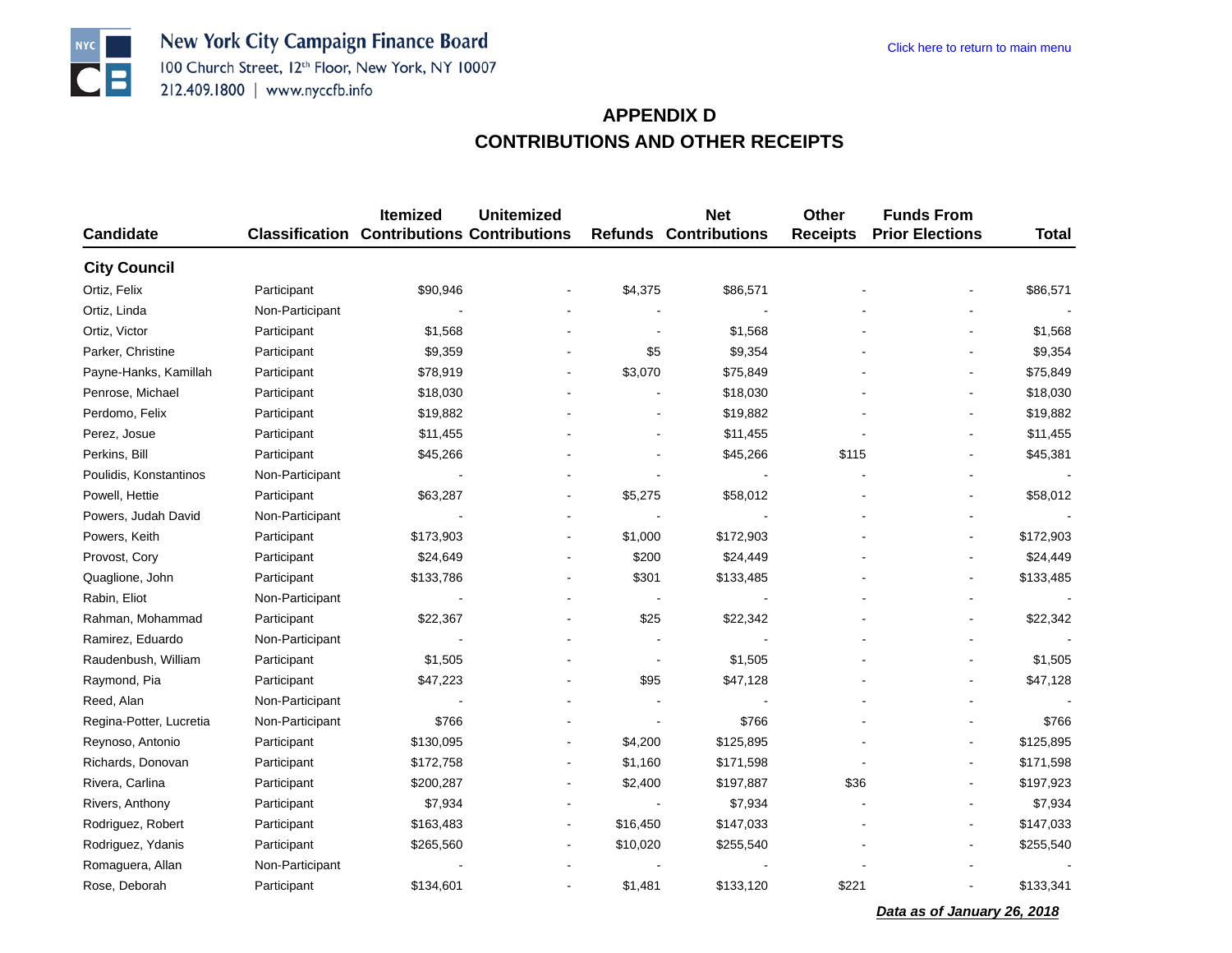New York City Campaign Finance Board 100 Church Street, 12th Floor, New York, NY 10007 212.409.1800 | www.nyccfb.info

**NYC** 

 $| \bullet | =$ 

## **APPENDIX DCONTRIBUTIONS AND OTHER RECEIPTS**

| <b>Candidate</b>       |                 | <b>Itemized</b><br><b>Classification Contributions Contributions</b> | <b>Unitemized</b>        |                | <b>Net</b><br><b>Refunds Contributions</b> | <b>Other</b><br><b>Receipts</b> | <b>Funds From</b><br><b>Prior Elections</b> | <b>Total</b> |
|------------------------|-----------------|----------------------------------------------------------------------|--------------------------|----------------|--------------------------------------------|---------------------------------|---------------------------------------------|--------------|
|                        |                 |                                                                      |                          |                |                                            |                                 |                                             |              |
| <b>City Council</b>    |                 |                                                                      |                          |                |                                            |                                 |                                             |              |
| Rosenthal, Helen       | Participant     | \$158,740                                                            |                          | \$600          | \$158,140                                  | \$40                            |                                             | \$158,180    |
| Royster Jr., Jack      | Participant     | \$220                                                                |                          |                | \$220                                      |                                 |                                             | \$220        |
| Ruiz, William          | Participant     | \$13,666                                                             |                          | ÷              | \$13,666                                   |                                 |                                             | \$13,666     |
| Salamanca, Jr., Rafael | Non-Participant | \$241,725                                                            | $\overline{\phantom{a}}$ | \$10,070       | \$231,655                                  |                                 |                                             | \$231,655    |
| Sanchez, Jasmin        | Participant     | \$20,868                                                             | $\overline{a}$           | \$450          | \$20,418                                   |                                 |                                             | \$20,418     |
| Sanchez, Justin        | Participant     | \$35,482                                                             | $\blacksquare$           | \$50           | \$35,432                                   |                                 |                                             | \$35,432     |
| Santana, Elvis         | Participant     | \$5,761                                                              |                          |                | \$5,761                                    |                                 |                                             | \$5,761      |
| Saperstein, Steven     | Participant     | \$56,340                                                             | $\overline{\phantom{a}}$ | \$1,600        | \$54,740                                   | \$15                            |                                             | \$54,755     |
| Scala, Michael         | Participant     | \$34,818                                                             |                          | \$2,090        | \$32,728                                   |                                 |                                             | \$32,728     |
| Schachter, Bessie      | Participant     | \$73,852                                                             | ÷,                       | \$2,890        | \$70,962                                   |                                 |                                             | \$70,962     |
| Schwartz, Dylan        | Participant     | \$61,355                                                             | $\blacksquare$           | \$2,830        | \$58,525                                   |                                 |                                             | \$58,525     |
| Sementilli, Egidio     | Participant     | \$11,565                                                             |                          | \$325          | \$11,240                                   |                                 |                                             | \$11,240     |
| Shapiro, Barry         | Non-Participant | $\blacksquare$                                                       |                          |                |                                            |                                 |                                             |              |
| Sheikh, Helal          | Participant     | \$25,346                                                             |                          | \$20           | \$25,326                                   |                                 |                                             | \$25,326     |
| Silver, Mary           | Participant     | \$112,068                                                            | $\overline{\phantom{a}}$ | \$1,805        | \$110,263                                  |                                 |                                             | \$110,263    |
| Smith, Persephone      | Participant     | \$1,223                                                              | $\blacksquare$           | $\blacksquare$ | \$1,223                                    |                                 |                                             | \$1,223      |
| Speranza, Martha       | Participant     | \$191,110                                                            | $\overline{\phantom{a}}$ | \$2,900        | \$188,210                                  |                                 |                                             | \$188,210    |
| Spotorno, Frank        | Non-Participant | \$100                                                                |                          |                | \$100                                      |                                 |                                             | \$100        |
| Springer, Kathleen     | Non-Participant | \$3,089                                                              |                          |                | \$3,089                                    |                                 |                                             | \$3,089      |
| Spruill, Marvin        | Participant     | \$1,070                                                              |                          |                | \$1,070                                    |                                 |                                             | \$1,070      |
| Swiney, Reginald       | Non-Participant |                                                                      |                          |                |                                            |                                 |                                             |              |
| Tajiddin, Julius       | Non-Participant |                                                                      |                          |                |                                            |                                 |                                             |              |
| Tan, Alison            | Participant     | \$115,416                                                            | $\blacksquare$           | \$4,060        | \$111,356                                  |                                 |                                             | \$111,356    |
| Tischler, Harold       | Non-Participant | \$13,312                                                             | $\blacksquare$           | \$1,253        | \$12,059                                   |                                 |                                             | \$12,059     |
| Tong, Nancy            | Participant     | \$78,110                                                             | $\overline{\phantom{a}}$ | \$1,475        | \$76,635                                   |                                 |                                             | \$76,635     |
| Torres, Ritchie        | Participant     | \$279,679                                                            | ÷,                       | \$13,810       | \$265,869                                  |                                 |                                             | \$265,869    |
| Torres, Tommy          | Participant     | \$82,065                                                             |                          | \$4,000        | \$78,065                                   |                                 |                                             | \$78,065     |
| Treyger, Mark          | Participant     | \$113,027                                                            |                          | \$370          | \$112,657                                  |                                 |                                             | \$112,657    |
| Troncelliti, Florindo  | Non-Participant |                                                                      |                          |                |                                            |                                 |                                             |              |
| Ulrich, Eric           | Participant     | \$131,181                                                            |                          | \$2,550        | \$128,631                                  |                                 |                                             | \$128,631    |